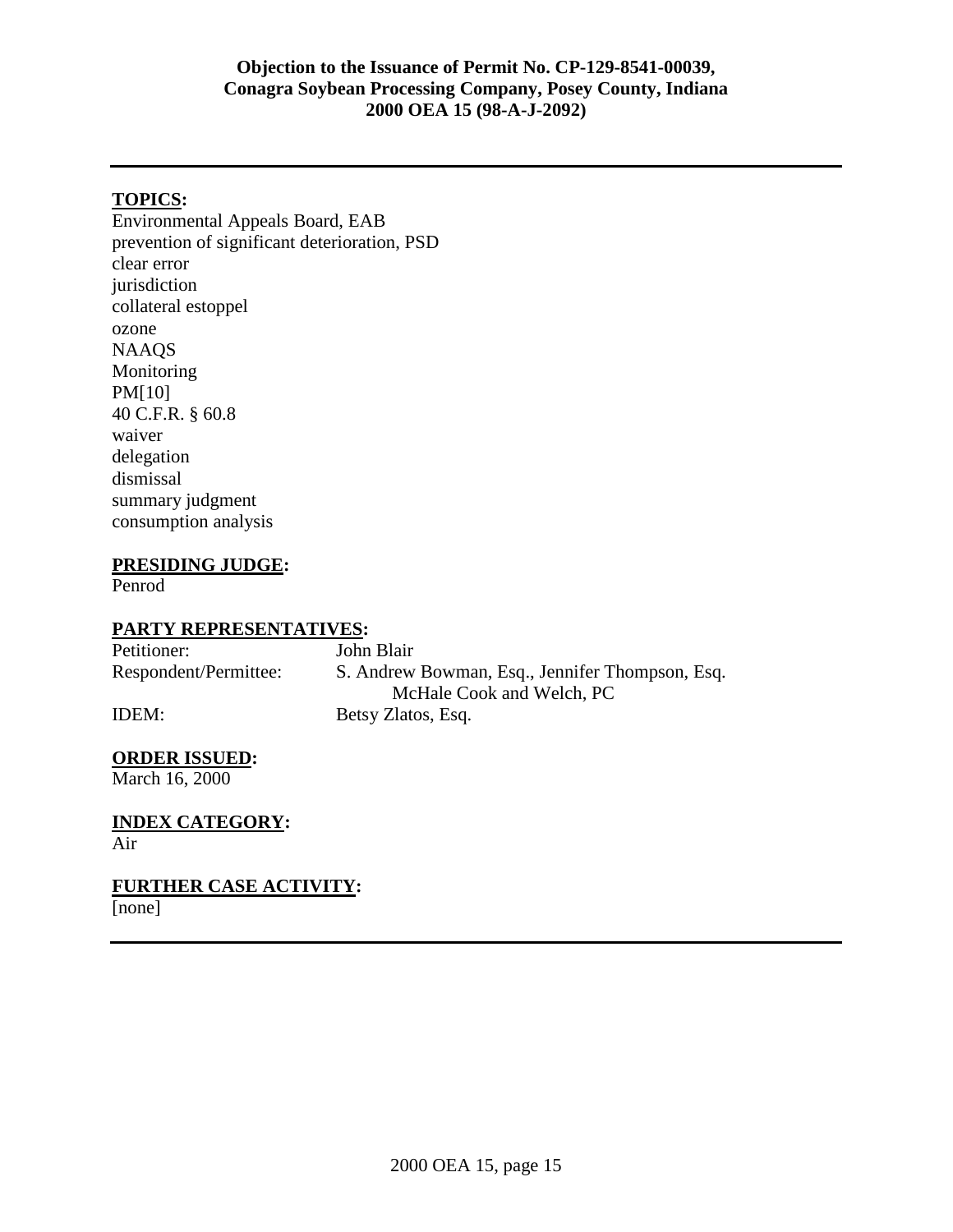| <b>STATE OF INDIANA</b>             |  | BEFORE THE INDIANA OFFICE OF<br>ENVIRONMENTAL ADJUDICATION |
|-------------------------------------|--|------------------------------------------------------------|
| <b>COUNTY OF MARION</b>             |  |                                                            |
| IN THE MATTER OF:                   |  |                                                            |
|                                     |  |                                                            |
| <b>OBJECTION TO THE ISSUANCE OF</b> |  |                                                            |
| PERMIT NO. CP-129-8541-00039        |  | CAUSE NO. 98-A-J-2092                                      |
| CONAGRA SOYBEAN PROCESSING          |  |                                                            |
| COMPANY, POSEY COUNTY, INDIANA      |  |                                                            |

# **FINDINGS OF FACT, CONCLUSIONS OF LAW AND FINAL ORDER**

This case is before the Indiana Office of Environmental Adjudication ("OEA") on motions to dismiss by the Indiana Department of Environmental Management ("IDEM") and ConAgra Soybean Processing Company ("ConAgra"). The motions to dismiss and responses and replies thereto include supporting materials, making appropriate the motions to dismiss as motions for summary judgment. On February 23, 2000, Petitioner, Consolidated Grain and Barge Company ("CGB"), by counsel, filed a Notice of Withdrawal of Appeal in the above-captioned matter. Accordingly, the CGB Petition for Administrative Review was dismissed in an order dated February 24, 2000.

Having considered the IDEM and ConAgra motions to dismiss, the Valley Watch, Inc. ("VWI") response to the motions to dismiss, and the replies of IDEM and ConAgra to the VWI response, the OEA now makes the following findings of fact and conclusions of law and enters the following Final Order:

# **FINDINGS OF FACT**

- 1. This is a Final Order issued pursuant to Ind. Code § 4-21.5-3-27. Findings of fact that may be construed as conclusions of law and conclusions of law that may be construed as findings of fact are so deemed.
- 2. In September of 1998, VWI and CGB filed Petitions For Administrative Review with the Environmental Appeals Board of the United States Environmental Protection Agency (EAB) contesting the legality of the Prevention of Significant Deterioration (PSD) construction permit issued by IDEM to ConAgra Soybean Processing Company (ConAgra) on August 14, 1998.
- 3. Pursuant to federal law, the ConAgra PSD permit was automatically stayed as a result of the filing of the VWI and CGB petitions with the EAB.
- 4. By agreement of the parties to this cause and the Chief Administrative Law Judge, this cause was held in abeyance until such time that the EAB made a decision on the VWI and CGB Petitions For Review.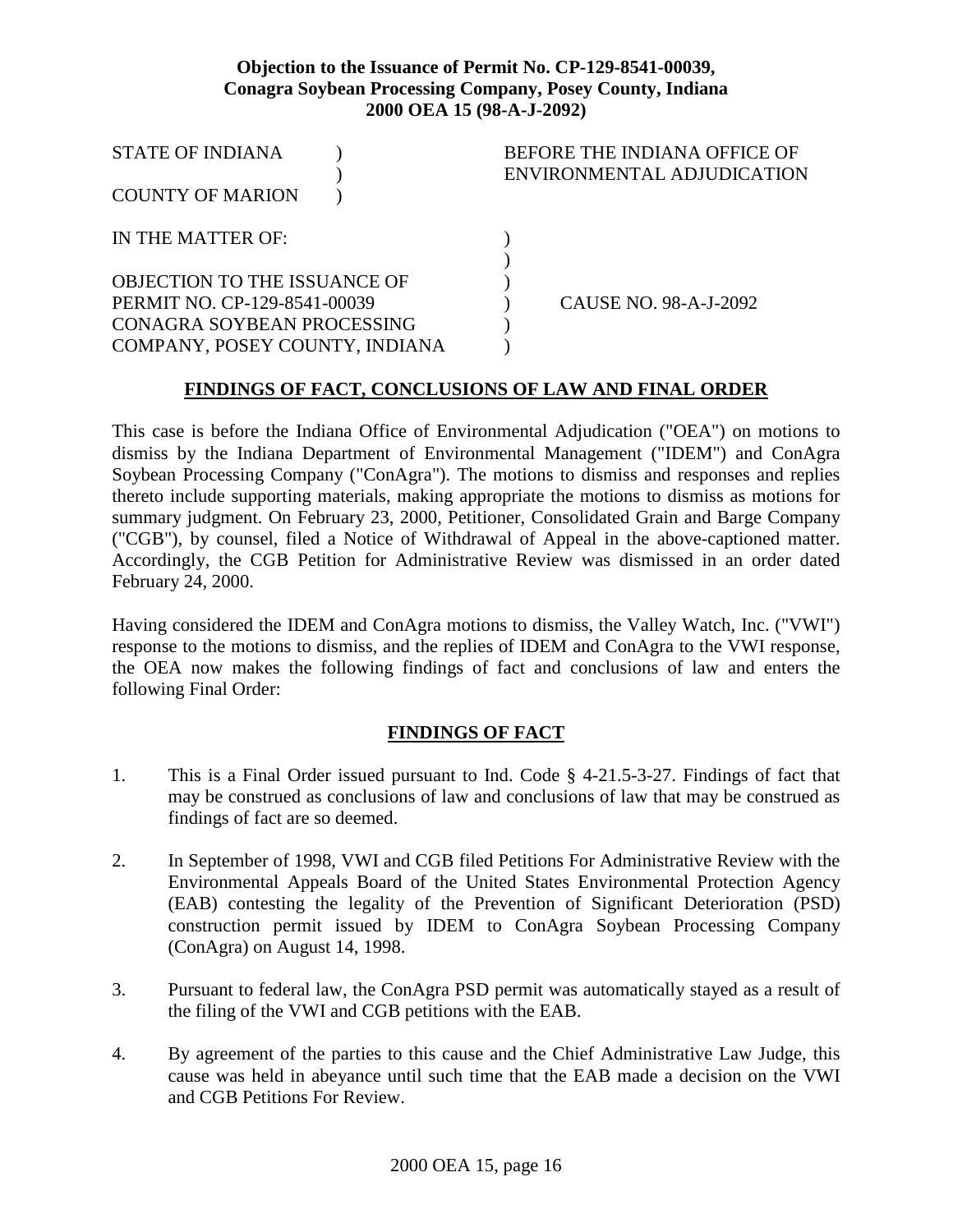- 5. On September 8, 1999, the EAB issued an Order Denying Review (the EAB decision) as to all the issues raised by VWI and CGB in the EAB Petitions that were assigned PSD Appeal Numbers 98-27 and 98-28. The Order was signed by Kathie A. Stein, Environmental Appeals Judge.
- 6. All of the issues raised by CGB and most of the issues raised by VWI in the EAB petitions were identical to the issues raised in this appeal in that CGB and VWI alleged that there were deficiencies in IDEM's air quality analysis; that IDEM failed to demonstrate that the proposed ConAgra facility will not cause or contribute to an exceedance of the National Ambient Air Quality Standard (NAAQS) for ozone; that the ConAgra permit fails to satisfy the requirements for preconstruction monitoring for PM[10]; that IDEM performed an inadequate increment consumption analysis for PM[10]; and alleged the inadequacy of IDEM's economic growth, soils, vegetation and visibility analyses. CGB and VWI also alleged alternately the inadequacy of the offset provisions in Condition 38 of the ConAgra permit or the legal support thereof.
- 7. The EAB decision stated that "Petitioners have failed to carry their burden and we cannot find that IDEM clearly erred in concluding that ConAgra's facility would not cause or contribute to an exceedance of the NAAQS for ozone."
- 8. The EAB decision stated that "IDEM adequately considered the factors of the Monitoring Guidelines, and made a reasoned judgment that PM[10] pre-construction monitoring is not necessary in this case. Petitioners make no persuasive argument and point out no data to refute IDEM's judgment." Concerning pre-construction monitoring, the EAB further stated that "IDEM's decision is not clearly erroneous".
- 9. The EAB denied review of the PSD increment consumption analysis because CGB did not demonstrate clear error on the part of IDEM.
- 10. The EAB decision denied review of CGB and VWI additional impact analysis issues because CGB and VWI failed to demonstrate clear error on IDEM's part.
- 11. The EAB decision denied review of the offset provisions of Condition 38 of the ConAgra PSD permit and stated:

In this case, we do not find clear error with IDEM's conclusion that the ozone NAAQS will not be violated, as discussed supra. Upon our examination of the record, we conclude that the offsets contemplated by Condition 38 were not considered in demonstrating that the significant impact level was not exceeded.

12. Additionally, Rhetorical Paragraph 7 of VWI's Petition for Review in this cause challenges IDEM's Best Available Control Technology (BACT) determination pursuant to the PSD rules found at 40 CFR § 52.21 (j).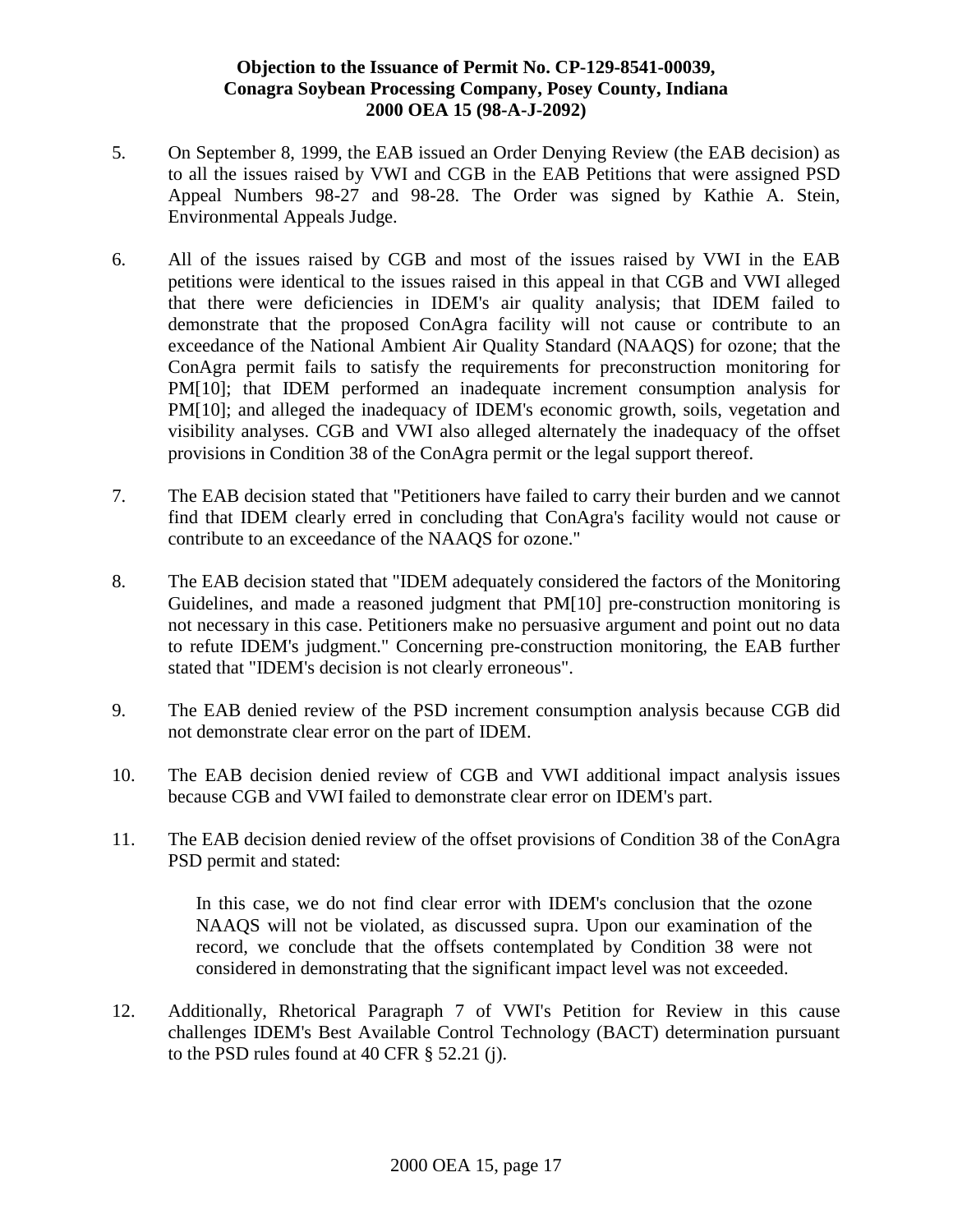13. VWI's Petition For Review in this cause, Rhetorical Paragraph 10 refers to a waiver of a New Source Performance Standard (NSPS) (performance test) for which IDEM allegedly failed to provide an opportunity for public review and comment. The waiver is contained in a letter from the U.S. EPA to ConAgra's environmental consulting firm and was issued pursuant to 40 C.F.R. § 60.8 (b).

# **CONCLUSIONS OF LAW**

- 1. The ConAgra PSD permit was issued by IDEM to ConAgra under the federal PSD program. *See* Clean Air Act § 165, 42 U.S.C. § 7475 (CAA); 40 C.F.R. § 52.21.
- 2. The responsibility for conducting source review for U.S. EPA under the PSD program has been delegated to IDEM pursuant to 40 C.F.R. 52.21 (u). IDEM implements the federal PSD program through its rules as set forth in 326 IAC 2-2 *et seq.*
- 3. Indiana does not have an approved State Implementation Plan (SIP) for the PSD program.
- 4. The federal law at 40 C.F.R. § 124.19 vests sole authority with the EAB to review PSD decisions. *See* In re West Suburban Recycling and Energy Center, L.P., 6 E.A.D. 692, 1996 WL 780306 (EAB 1996).
- 5. The U.S. EPA Indiana Delegation Agreement specifically states that

The permit appeal provisions in 40 C.F.R. § 124.19 (a) shall apply to all appeals to the Administrator on permits issued by the IDEM under this delegation. The provisions of 40 C.F.R. § 124.19 (b) apply to permits which the Administrator decides to review. **The administration of the appeal procedures is not delegated to the State.** [Emphasis added]

- 6. The Indiana Office of Environmental Adjudication has no jurisdiction to review the PSD components of the ConAgra permit.
- 7. The PSD components of the ConAgra permit of which VWI seeks review are as follows: The VWI Petition For Review Rhetorical Paragraphs 2,3,4,5,6,7,8,9 and 11.
- 8. Assuming *arguendo* that the Indiana Office of Environmental Adjudication has jurisdiction to review the PSD components of the ConAgra permit, the EAB and the OEA use substantially the same standard of review such that a final decision by the EAB will be given collateral estoppel effect in a proceeding before the OEA. *See* In re Objection to the Issuance of Permit Approval No. 4245 Top Sow, LLC. Flora, Indiana, Cause No. 97- W-J-1693, 1997 WL 754524 at \*3 (Ind. Off. Env. Adjud. May 9, 1997); In re Denial of Voluntary Remediation Application # 6940801 Dana Corporation Wayne County, Indiana, Cause No. 94-S-J-1142, 1997 WL 297777 at \*3 (Ind. Off. Env. Adjud. May 9, 1997).